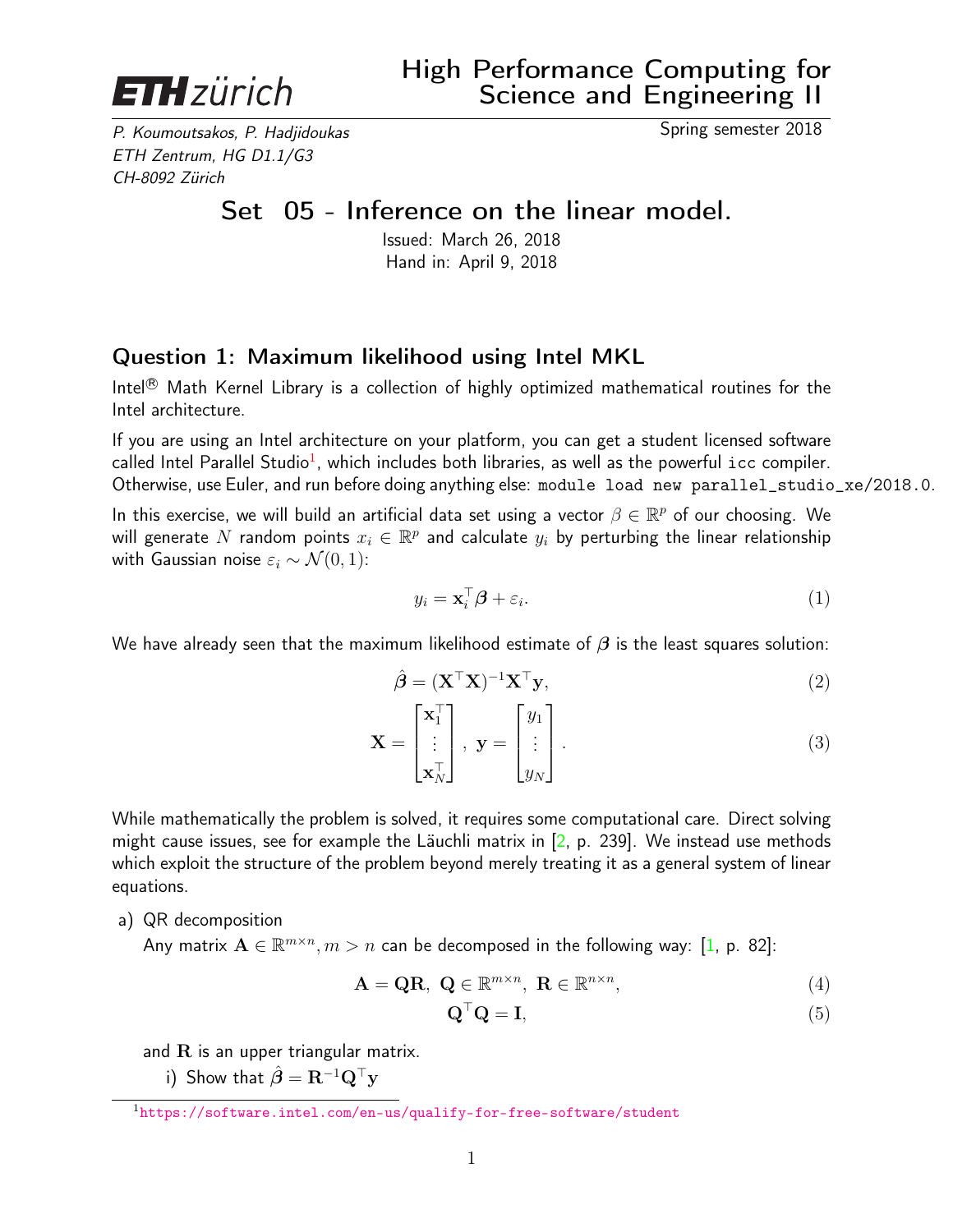- ii) Consult the documentation for Intel MKL and list the necessary routines. Note that you should not explicitly store  $\mathbf{R}^{-1}$  or  $\mathbf{Q}^{\top}$ .
- iii) Implement the method using the MKL routines. Run multiple experiments:
	- Validate your kernel by comparing it to the direct least squares solver LAPACKE\_dgels. How does the error  $\|\beta-\beta\|$  behave,  $\beta$  the LS estimate and  $\beta$  the true parameter? Let  $N = 2^1, \ldots, 2^{15}$ .
	- $\bullet\,$  Measure the computational runtime  $N=2^1,\ldots 2^K$ . Set  $K$  initially to  $15$  but try increasing it to see how high you can go, before experiencing any issues, if any.
	- Investigate if the runtime decreases if you allow multiple threads that is, investigate what options exist for multi-threading.

Pick  $p = 30$ .

## Question 2: Tasking on Markov Trees

A Markov chain  $\{x_k\}_{k\in\mathbb{N}}$  is a collection of random variables x for which the following property holds:

$$
\mathbb{P}[x_{k+1} | x_1 ... x_k] = \mathbb{P}[x_{k+1} | x_k]. \tag{6}
$$

The quantity  $\mathbb{P}[x_{k+1} | x_k]$  is called the transition probability. Intuitively the above property means that the probability of the the next state depends only on the previous state, but no further history. The index  $k$  plays the role of discrete time.

In this exercise we focus on discrete Markov chains, where  $x_k$  takes values from a finite set  $\{1,\ldots,M\}$ . Such a Markov chain can be characterized by values  $\mathbb{P}\left[x_{k+1}=j\mid x_k=i\right]$ , which are usually stored in a matrix  $p_{ij}$ .

We define a tree as an acyclic graph for which the following properties hold:

- A node can be a child, parent, or a sibling (non-exclusive properties).
- A node can have at most one parent. Nodes sharing the same parent are said to be children of that parent, and each other's siblings.
- There is exactly one node with no parent, called the root node.
- Each node in the graph has a value, an independent random variable  $\sim$  Exp( $\lambda$ ).
- The number of children a node has depends on the number of the children its parent has in a Markovian sense:

$$
p[i][j] = \mathbb{P}[\#children(node) = j | \#children(parent(node)) = i].
$$
 (7)

We are interested in generating such a random graph and finding the path from the root to a descendant that maximizes the sum of nodal values. We impose a limit of maximum two children per node.

a) Implement the functions init\_markov\_root, sample\_num\_children, and init\_markov\_tree. The init\_markov\_tree uses sample\_num\_children to recursively generate the nodes. init\_markov\_root initializes the first node in the tree and assigns it its random value. Sampling X from set  $\{1,\ldots,M\}$  with probabilities  $\mathbb{P}[X=i]=p_i$  can be done as follows: